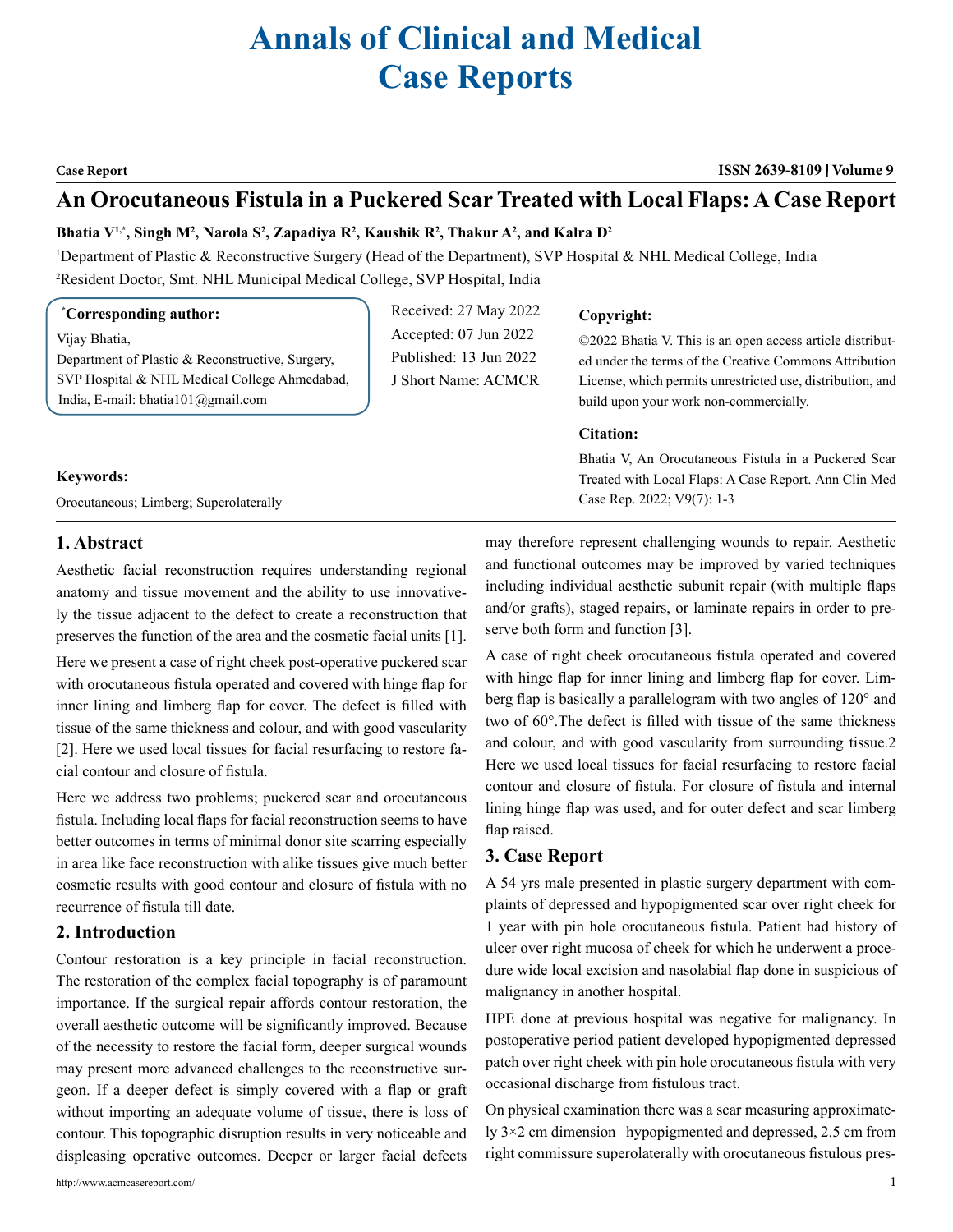ent 1.5 cm inferiorly from the upper margin of the scar (Figure 1). Procedure was done under general anesthesia with all aseptic precautions. As right nasolabial flap was used previously, decision was taken to perform a simple hinge flap for present scar and give a local flap cover for the contour defect. An incision was kept around the fistula with 10mm margin and thin flaps were raised circumferentially from around the fistula. The flaps were raised and defect created approx 3\*2.5cm. The scar was turned over itself creating a surface of raw area facing outwards and providing lining

epithelium inside (figure 2). For outer coverage limberg flap was done. The lateral margin was hinged medically creating a counter defect of 3\*2.5 cm giving a transposition flap where the shortest dimension of 2.5 cm was extended, flap was raised and transposed to cover the defect (figure 3). Patient discharged on postoperative day 2, followed up in OPD and suture removal done on 10th postoperative day. The patient presented a good postoperative evolution with satisfactory outcomes in terms of aesthetic perspectives and fistula was closed with no recurrence till date (Figure 2-4).



**Figure 1:** Pre-Operative Photographs



**Figure 2:** Marking and Raising of Hinge Flap



**Figure 3:** Marking and Raising of Limberg Flap



**Figure 4:** Postoperative Photographs